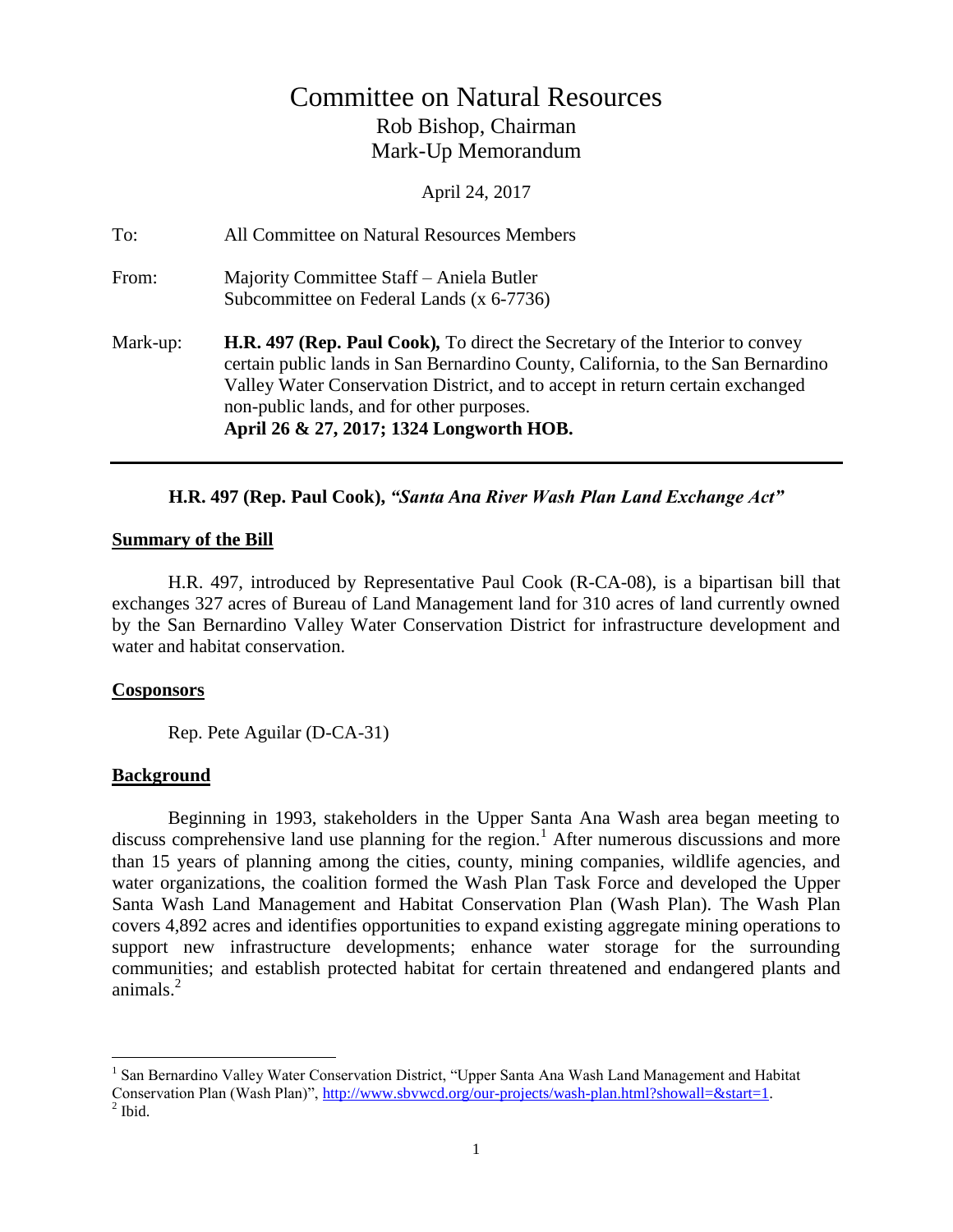H.R. 497 authorizes an exchange of 327 acres of Bureau of Land Management (BLM) land for 310 acres of land currently owned by the San Bernardino Valley Water Conservation District (SBVWCD). Since the 1930's, the land currently held by BLM has been withdrawn from mineral development for water conservation purposes. CEMEX and Robertson's Ready Mix currently own mining rights on land owned by SBVWCD and require the full implementation of the Wash Plan to expand their current mining operations. The exchange creates greater efficiency in the companies' mining operations by allowing SBVWCD to acquire the BLM land adjacent to the existing CEMEX and Robertson's Ready Mix aggregate mines. In exchange, BLM will acquire 310 acres of SBVWCD land that will consolidate checkerboard parcels to enhance water storage and conservation while protecting critical habitats for threatened and endangered species. In particular, the exchange will allow BLM to use their newly acquired land to recharge water in more than 77 basins in the area.<sup>3</sup>

The exchange facilitates a necessary component of the comprehensive Wash Plan to allow for aggregate mining to expand the growing construction industry in the region and meet increasing infrastructure demands. CEMEX and Robertson's Ready Mix estimate the bill will result in approximately \$8.5 million in new infrastructure projects and a \$36 million increase in annual payrolls from the new site.<sup>4</sup> According to Inland Action, H.R. 497 will create numerous benefits for local infrastructure needs including "widening roads, [and] installing traffic controls, trails and water recharge projects."<sup>5</sup>

The San Bernardino Valley Water Conservation District, San Bernardino Valley Municipal Water District, San Bernardino County, the City of Highland, California, the City of Redlands, California, CEMEX, the Endangered Habitats League, Robertson's Ready Mix, and Inland Action all support the bill. Senator Dianne Feinstein (D-CA) introduced a Senate companion version, S. 357, on February 13, 2017.

## **Major Provisions**

- Authorizes an equal value exchange of all right, title, and interest in land between the Secretary of the Interior and the San Bernardino Valley Water Conservation District within 2 years after the enactment of the bill
- Revokes Secretarial Order 241 from 1929 withdrawing a portion of land for an unconstructed transmission line and clarifies the applicability of the Act of February 20, 1909

### **Cost**

A Congressional Budget Office cost estimate has not yet been completed for this bill.

## **Administration Position**

The Administration position is unknown at this time.

<sup>&</sup>lt;sup>3</sup> Inland Action, March 2017, "Federal Legislative Advocacy", pg. 10<sup>4</sup> Ibid. Pg. 10.

 $<sup>5</sup>$  Ibid. Pg. 9.</sup>